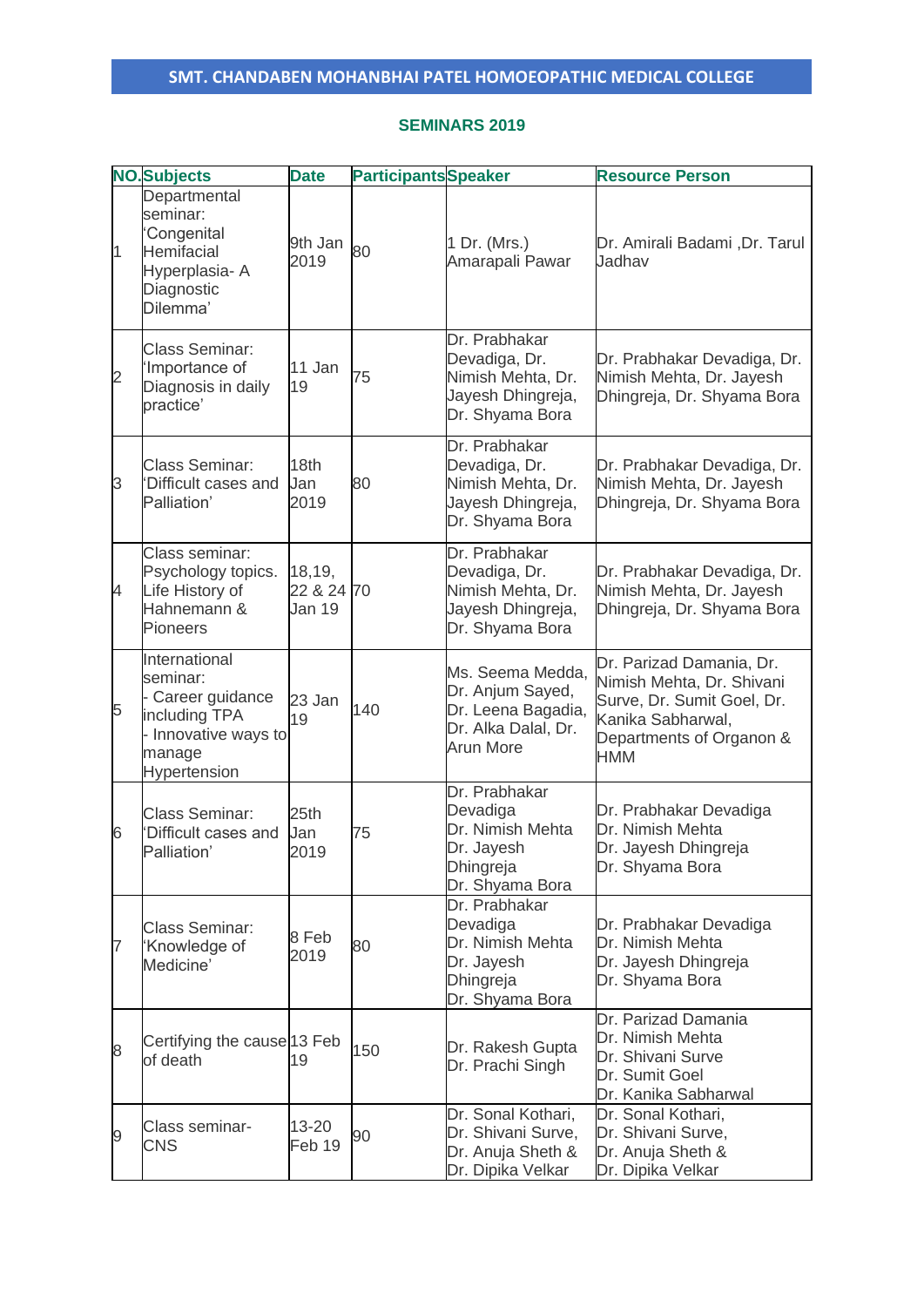| 10              | Departmental<br>Seminar:<br>'Medicolegal<br>Negligence and its<br>impact on Clinical<br>Practice'                 | 6 Mar<br>19                | 96  | Adv. Puneet<br>Chaturvedi<br>Dr. Rakesh Gupta                                                        | Dr. Parizad Damania<br>Dr. Nimish Mehta<br>Dr. Shivani Surve<br>Dr. Sumit Goel<br>Dr. Kanika Sabharwal<br>Dr. Prachi Singh   |
|-----------------|-------------------------------------------------------------------------------------------------------------------|----------------------------|-----|------------------------------------------------------------------------------------------------------|------------------------------------------------------------------------------------------------------------------------------|
| 11              | <b>Class Seminar:</b><br>Evolutionary Group 23 Mar<br><b>Study</b>                                                | 7, 22 &<br>19              | 60  | Dr. Vanita Johari<br>Dr. Abhinandan<br>Hulamani<br>Dr. Vidya<br>Arunachalam                          | Dr. Vanita Johari<br>Dr. Abhinandan Hulamani<br>Dr. Vidya Arunachalam                                                        |
| 12 <sup>°</sup> | <b>Class Seminar:</b><br><b>Understanding</b><br>Miasm'                                                           | 8 Mar<br>19                | 80  | Dr. Prabhakar<br>Devadiga<br>Dr. Nimish Mehta<br>Dr. Jayesh<br>Dhingreja<br>Dr. Shyama Bora          | Dr. Prabhakar Devadiga<br>Dr. Nimish Mehta<br>Dr. Jayesh Dhingreja<br>Dr. Shyama Bora                                        |
| 13              | Class seminar<br>'Liquid Vehicles,<br>Semisolid Vehicles, 11-12<br>History of<br>Pharmacy and Lab<br>Instruments' | <b>Mar 19</b>              | 80  | Dr. Sumit Goel<br>Dr. Divya Panicker                                                                 | Dr. Sumit Goel<br>Dr. Divya Panicker                                                                                         |
|                 | Class seminar &<br>14 Chart Making<br>Competition                                                                 | $12 - 18$<br><b>Mar 19</b> | 80  | Dr. Ashish<br>Nanabhai<br>Dr. Silloo Patel<br>Dr. Avishkar Zagday Dr. Vidhi Desai<br>Dr. Vidhi Desai | Dr. Ashish Nanabhai<br>Dr. Silloo Patel<br>Dr. Avishkar Zagday                                                               |
| 15              | PharmaQ 2019<br><b>Annual Pharmacy</b><br>Quiz                                                                    | 14 Mar<br>19               | 90  | Dr. Parizad<br>Damania<br>Dr. Sumit Goel<br>Dr. Divya Panicker                                       | Dr. Parizad Damania<br>Dr. Sumit Goel<br>Dr. Divya Panicker                                                                  |
| 16              | <b>Class Seminar:</b><br>'Curability of cases<br>which are difficult'                                             | 15 Mar<br>19               | 80  | Dr. Prabhakar<br>Devadiga<br>Dr. Nimish Mehta<br>Dr. Jayesh<br>Dhingreja<br>Dr. Shyama Bora          | Dr. Prabhakar Devadiga<br>Dr. Nimish Mehta<br>Dr. Jayesh Dhingreja<br>Dr. Shyama Bora                                        |
| 17              | <b>Quality Control,</b><br>Legislation and<br><b>Industrial Pharmacy</b>                                          | 15 Mar<br>19               | 90  | Dr. Prakash Joshi                                                                                    | Dr. Parizad Damania<br>Dr. Nimish Mehta<br>Dr. Shivani Surve<br>Dr. Sumit Goel<br>Dr. Kanika Sabharwal<br>Dr. Divya Panicker |
| 18              | <b>Class Seminar:</b><br>'Topics of Syllabus<br>of Repertory'                                                     | 19 Mar<br>19               | 100 | Dr. Kamlesh Mehta<br>Dr. Gausia Sayed<br>Dr. Rajesh Barve<br>Dr. Neha Patel                          | Dr. Kamlesh Mehta<br>Dr. Gausia Sayed<br>Dr. Rajesh Barve<br>Dr. Neha Patel                                                  |
| 19              | <b>Class Seminar:</b><br>'Kent's Repertory'<br><b>BBCR Repertory'</b>                                             | 20 Mar<br>19               | 90  | Dr. Kamlesh Mehta<br>Dr. Gausia Sayed<br>Dr. Rajesh Barve<br>Dr. Neha Patel                          | Dr. Kamlesh Mehta<br>Dr. Gausia Sayed<br>Dr. Rajesh Barve<br>Dr. Neha Patel                                                  |
| 20              | Departmental<br>Seminar:<br>Psychosomatic                                                                         | 20 Mar<br>19               | 60  | Dr. Leena Bagadia                                                                                    | Dr. Parizad Damania<br>Dr. Nimish Mehta<br>Dr. Shivani Surve                                                                 |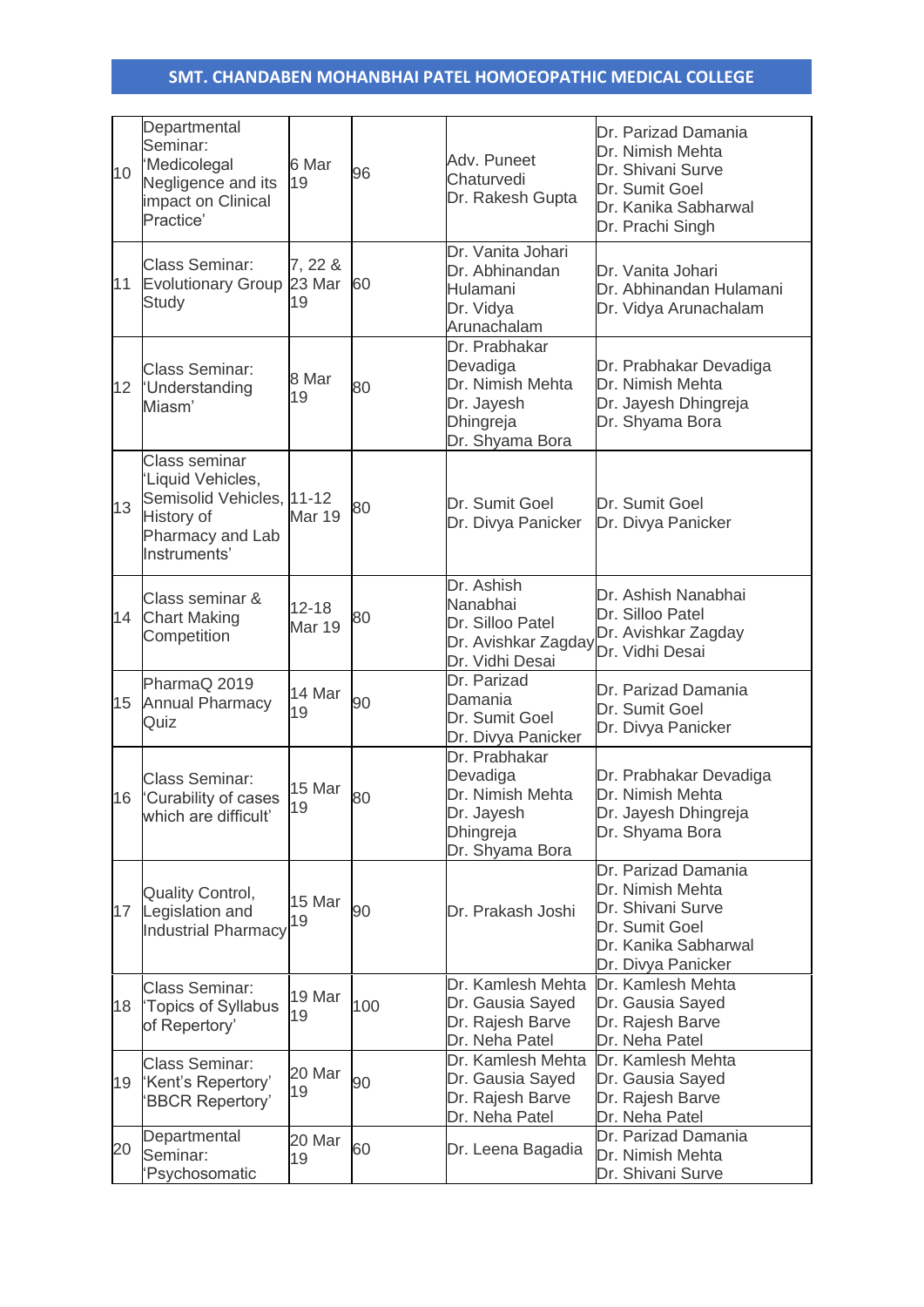|    | <b>Aspect of Essential</b><br>Hypertension and<br>its homeopathic<br>management'                                                   |                                                |     |                                                                                                             | Dr. Sumit Goel<br>Dr. Kanika Sabharwal<br>Department of FMT                                            |
|----|------------------------------------------------------------------------------------------------------------------------------------|------------------------------------------------|-----|-------------------------------------------------------------------------------------------------------------|--------------------------------------------------------------------------------------------------------|
| 21 | <b>Class Seminar:</b><br>'Types of<br>Repertory'                                                                                   | 22 Mar<br>19                                   | 90  | Dr. Kamlesh Mehta<br>Dr. Gausia Sayed<br>Dr. Rajesh Barve<br>Dr. Neha Patel                                 | Dr. Kamlesh Mehta<br>Dr. Gausia Sayed<br>Dr. Rajesh Barve<br>Dr. Neha Patel                            |
| 22 | <b>Class Seminar:</b><br>'RS, CVS, GIT'                                                                                            | 23 Mar<br>19                                   | 80  | Dr. Ashish<br>Nanabhai<br>Dr. Silloo Patel<br>Dr. Avishkar Zagday <b>Dr. Vidhi Desai</b><br>Dr. Vidhi Desai | Dr. Ashish Nanabhai<br>Dr. Silloo Patel<br>Dr. Avishkar Zagday                                         |
| 23 | Body Quest 2019<br>The Annual<br>Anatomy Quiz n                                                                                    | 26 Mar<br>19                                   | 150 | Dr. Sonal Kothari<br>Dr. Shivani Surve<br>Dr. Anuja Sheth<br>Dr. Dipika Velkar                              | Dr. Parizad Damania<br>Dr. Nimish Mehta<br>Dr. Shivani Surve<br>Dr. Sumit Goel<br>Dr. Kanika Sabharwal |
| 24 | Departmental<br>seminar: 'Role of<br>Clinical<br>Ophthalmology in<br>Homeopathic<br>Practice'                                      | 27 Mar<br>19                                   | 78  | Dr. Janak Shah                                                                                              | Dr. Amirali Badami<br>Dr. Tarul Jadhav                                                                 |
| 25 | Innovative<br>Learning- Clinical<br><b>Pictionary Medical</b><br>Housie & Taboo<br><b>Drug Dramatization</b><br>Tips on Tinctures' | 1 & 2<br>Apr 19                                | 80  | Dr. Trupti<br>Deorukhkar<br>Dr. Kanika<br>Sabharwal<br>Interns                                              | Dr. Trupti Deorukhkar<br>Dr. Kanika Sabharwal<br>Interns                                               |
| 26 | Fire Safety &<br><b>Disaster</b><br>Management'                                                                                    | 3 Apr<br>19                                    | 130 | Dr. Prabhakar<br>Devadiga,<br>Dr. Nimish Mehta,<br>Dr. Jayesh<br>Dhingreja,<br>Dr. Shyama Bora              | Dr. Parizad Damania<br>Dr. Nimish Mehta<br>Dr. Shivani Surve<br>Dr. Sumit Goel<br>Dr. Kanika Sabharwal |
| 27 | Anemia - clinical<br>aspects &<br>therapeutics                                                                                     | 8 Apr<br>19                                    | 100 | Dr. Nimish Shukla<br>Dr. Silloo Patel<br>Dr. Kiran Tiwari                                                   | Dr. Ashish Nanabhai<br>Dr. Rupa Rao<br>Dr. Jenil Panthaki<br>Dr. Tanvi ChitrakathiDr. Avishkar Zagday  |
| 28 | Homeopathic<br>Management of<br><b>Critical Cases</b>                                                                              | 10 Apr<br>19                                   | 300 | Dr. Amarsinha<br><b>Nikam</b>                                                                               | Dr. Parizad Damania<br>Dr. Nimish Mehta<br>Dr. Shivani Surve<br>Dr. Sumit Goel<br>Dr. Kanika Sabharwal |
| 29 | Physiology Seminar 15 Apr<br>& Quiz                                                                                                | 19                                             | 140 | Dr. Ashish<br>Nanabhai<br>Dr. Silloo Patel<br>Dr. Avishkar Zagday <b>Dr. Vidhi Desai</b><br>Dr. Vidhi Desai | Dr. Ashish Nanabhai<br>Dr. Silloo Patel<br>Dr. Avishkar Zagday                                         |
| 30 | <b>Repertory Seminar</b><br>& Quiz                                                                                                 | 31 May,<br>4 Jun,<br>5, 9, 31<br><b>Jul 19</b> | 90  | Dr. Kamlesh Mehta<br>Dr. Gausia Sayed<br>Dr. Rajesh Barve<br>Dr. Neha Patel                                 | Dr. Kamlesh Mehta<br>Dr. Gausia Sayed<br>Dr. Rajesh Barve<br>Dr. Neha Patel                            |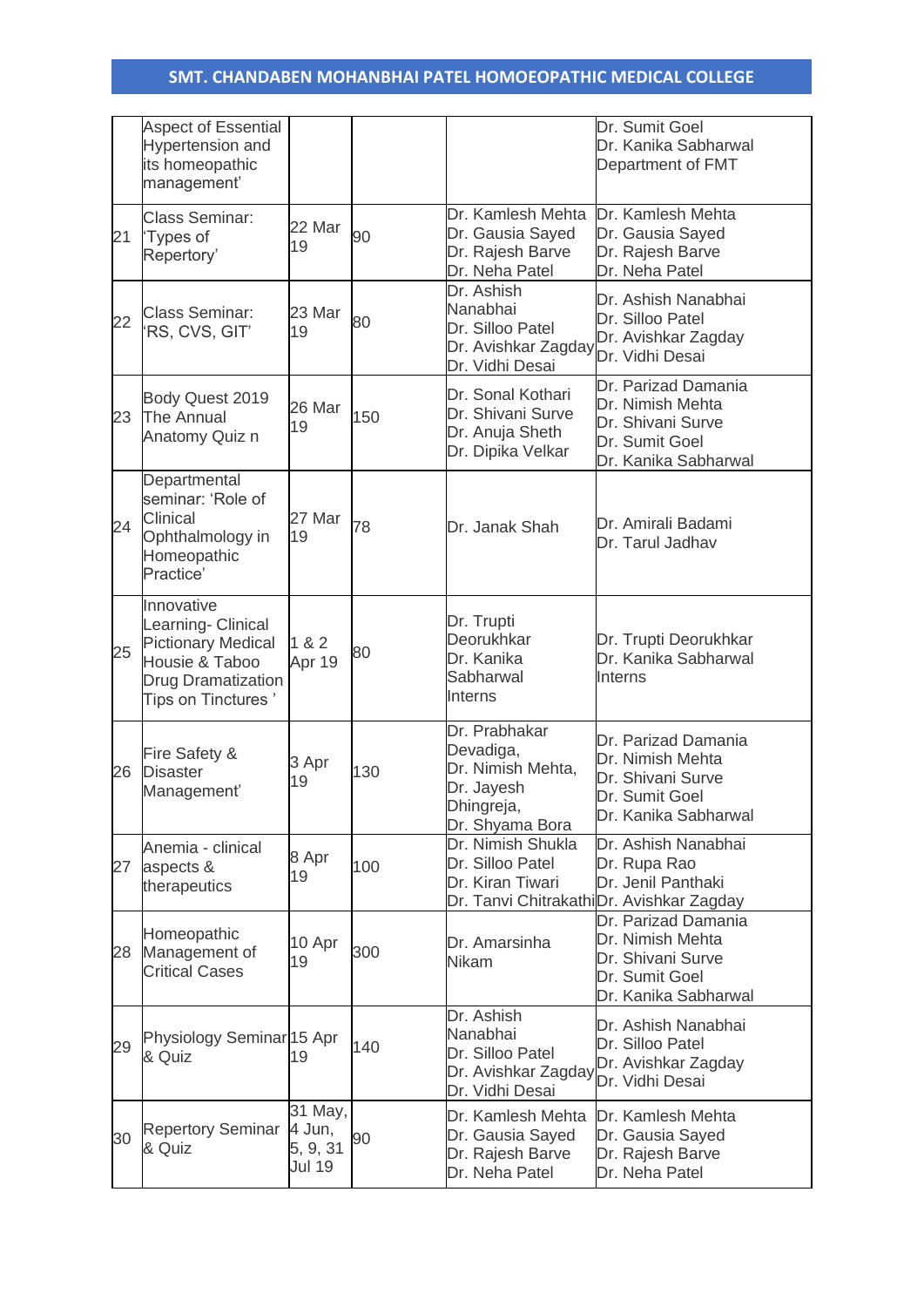| 31 | Organon Case<br>Presentation &<br><b>Discussion</b>                                                 | Apr &<br>Jun 19                                   | 90  | Dr. Prabhakar<br>Devadiga<br>Dr. Nimish Mehta<br>Dr. Jayesh<br>Dhingreja<br>Dr. Shyama Bora      | Dr. Prabhakar Devadiga<br>Dr. Nimish Mehta<br>Dr. Jayesh Dhingreja<br>Dr. Shyama Bora                  |
|----|-----------------------------------------------------------------------------------------------------|---------------------------------------------------|-----|--------------------------------------------------------------------------------------------------|--------------------------------------------------------------------------------------------------------|
| 32 | Common<br><b>Behavioral</b><br>Problems<br><b>Standardized Form</b><br>of Homeopathic<br>Medicines' | 17 Jul<br>19                                      | 125 | Dr. Harish Bedekar<br>Mr. Mittal                                                                 | Dr. Parizad Damania<br>Dr. Nimish Mehta<br>Dr. Shivani Surve<br>Dr. Sumit Goel<br>Dr. Kanika Sabharwal |
| 33 | Research<br>Methodology'                                                                            | 24 Jul<br>19                                      | 86  | Dr. Prashant<br>Tamboli                                                                          | Dr. Parizad Damania<br>Dr. Nimish Mehta<br>Dr. Shivani Surve<br>Dr. Sumit Goel<br>Dr. Kanika Sabharwal |
| 34 | <b>Bach Flower</b><br><b>Remedies</b>                                                               | 7 Aug<br>19                                       | 99  | Dr. Ashish<br>Nanabhai                                                                           | Dr. Parizad Damania<br>Dr. Nimish Mehta<br>Dr. Shivani Surve<br>Dr. Sumit Goel<br>Dr. Kanika Sabharwal |
| 35 | Organ Donation -<br>Know more                                                                       | 13th<br>August<br>2019                            | 120 | Dr. Shruti Tapiawala <sup>Dr.</sup> Sonal Kothari                                                | Dr. Parizad Damania<br>Dr. Nimish Mehta<br>Dr. Shivani Surve<br>Dr. Sumit Goel<br>Dr. Kanika Sabharwal |
| 36 | Dietary Calculations 21 Aug<br>in Day to Day<br>Practice                                            | 19                                                | 76  | Dr. Silloo Patel                                                                                 | Dr. Ashish Nanabhai<br>Dr. Rupa Rao<br>Dr. Avishkar Zagday<br>Dr. Tanvi Chitrakathi                    |
| 37 | <b>Class Seminar:</b><br>Tutoring the juniors                                                       | 21, 28<br>Aug 19                                  | 55  | Dr. Neeraj Goel<br>Dr. Vanita Johari<br>Dr. Abhinandan<br>Hulamani<br>Dr. Vidya<br>Arunachalam r | Dr. Neeraj Goel<br>Dr. Vanita Johari<br>Dr. Abhinandan Hulamani<br>Dr. Vidya Arunachalam               |
| 38 | <b>Practical Approach</b><br>of Aphorism 5 in<br><b>Clinical Practice'</b>                          | 22 Aug<br>19                                      | 84  | Dr. Pradeep Gupta                                                                                | Dr. Parizad Damania<br>Dr. Nimish Mehta<br>Dr. Shivani Surve<br>Dr. Sumit Goel<br>Dr. Kanika Sabharwal |
| 39 | <b>Class Seminar:</b><br>Understanding<br>Remedies through<br><b>Group Study</b>                    | 29 Aug,<br>13, 20 &<br>25 Sep; 65<br>11 Oct<br>19 |     | Dr. Vanita Johari<br>Dr. Vidya<br>Arunachalam                                                    | Dr. Vanita Johari<br>Dr. Vidya Arunachalam                                                             |
| 40 | CT scan basics of<br>all regions and CT<br>& MRI in Stroke                                          | 11 Sep<br>19                                      | 280 | Dr Roshan Shetty                                                                                 | Dr. Parizad Damania<br>Dr. Nimish Mehta<br>Dr. Shivani Surve<br>Dr. Sumit Goel<br>Dr. Kanika Sabharwal |